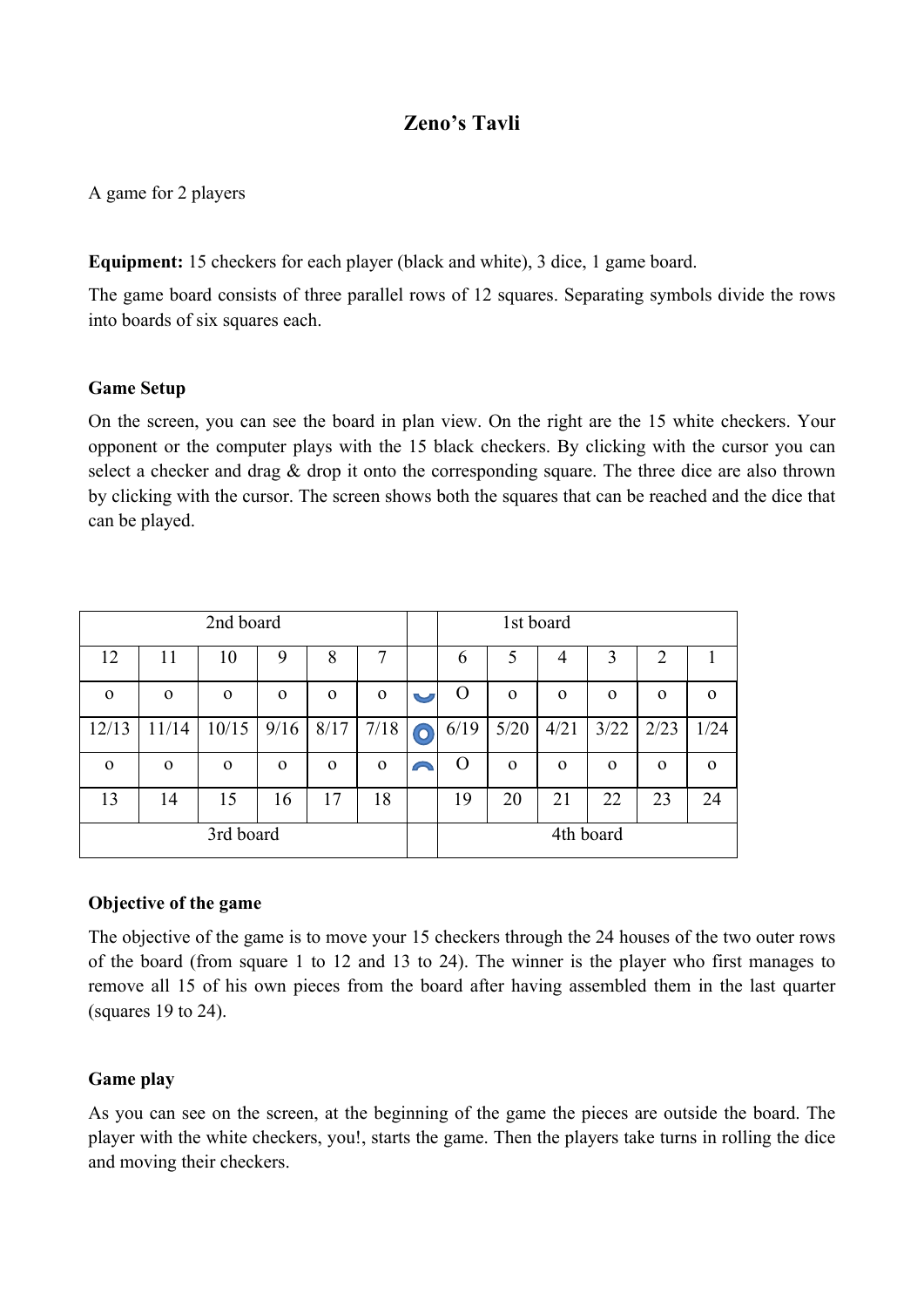The game consists of two phases. In the first phase, both players must place all their 15 pieces in the first board (squares 1 to 6, on the top right of the screen). Only then can they advance to squares 7 to 24. The checkers can therefore only move in one direction and counterclockwise.

The player rolls the three dice by clicking on them with the cursor. According to the roll of the dice, he moves one, two or three of his checkers. To do this, click on a selected checker and drag it to the selected square. Then it is the opponent's turn.

The following general rules apply for the moves:

1. The numbers rolled can be attributed to a single checker but can also be distributed among different checkers. Example: After a roll of 2+5+6, either one checker can move 13 squares, or one checker can move 2+6=8 squares and the third one 5, or one piece can move 2, another 5, and the third 6. The order in which the checkers move is up to the player.

2. The numbers rolled must be used separately and must not be added. If a checker is to move twice, it must move each number individually, according to our example first the 2, then 5 (and not just 7) or first the 6 and then 2 (and not just 8) or in another order. If one or more numbers cannot be drawn legally, they expire.

3. Doubles: In a doubles (= two equal numbers) the numbers are played twice, e.g. a doubles of four  $(4+4)$  results in  $4+4+4+4$ . Three equal numbers correspond to 3 doubles (dice A+B, A+C, B+C), so that the number can be moved 12 times.

4. There is no limit to the number of checkers that can occupy a square at any given time. No square is ever occupied by checkers from both players simultaneously.

5. A checker can only move to a square that is or unoccupied or is occupied by one or more of the player's own checkers. It may also land on a point occupied by exactly one opposing checker, or "blot". In the latter case, the opponent's checker is hit. Two stones of the same colour on one square are protected from being hit and block the square for the opponent.

6. Re-entering of hit checkers: A captured checker is placed on the directly adjacent point in the middle row. It must first be re-entered from there before other checkers can be moved. If the checker cannot be re-entered because the squares indicated by the dice roll are occupied, the player loses his turn.

Example: A checker was hit at the 4th square and is placed to the 4th point of the middle row. With 2 it can be re-entered to the 5th square, a 6 would bring it to the 9th square. A checker that is hit on the 21st square also goes to the 4th point of the middle row and must be entered in the same way, i.e. start again at house 4. This means that the further a stone had moved forward when it is hit, the longer the path is that it has to take again.

During the first phase, when players bring their checkers into play, the following modifications to these rules apply:

1) A checker can only be moved onto an unoccupied square or a square occupied only by one's own pieces. Single counters ("blots") block a square and are not hit!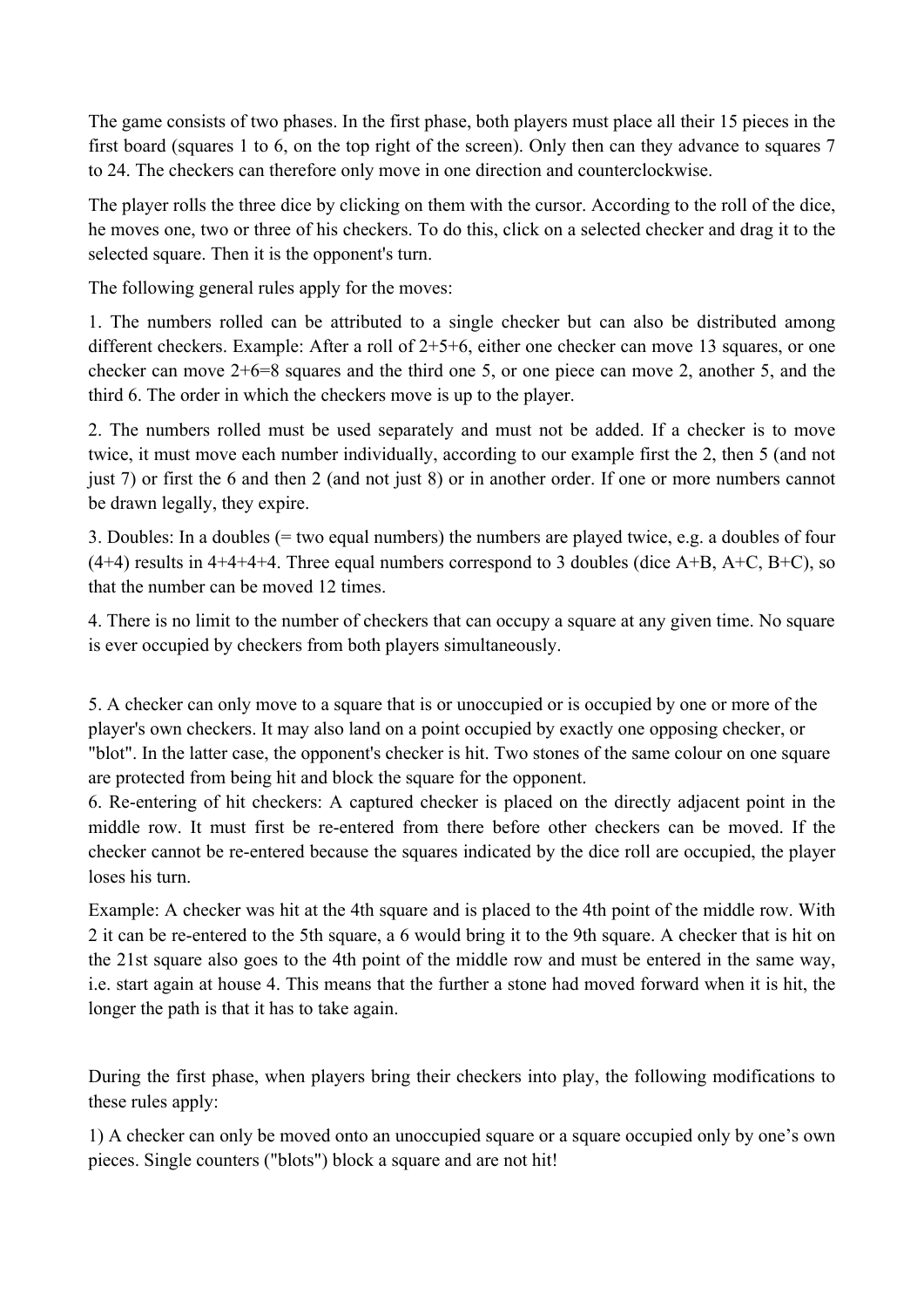2) The entry takes precedence over the move. Only if a die result does not allow a checker to be introduced may a checker be moved within the  $1<sup>st</sup>$  board, but not beyond square 6.

3 Once a player has introduced all of his 15 checkers and has moved out of the 1<sup>st</sup> board, his "blots" in the  $1<sup>st</sup>$  board may also be hit.

The following rules apply to the bearing off of checkers:

As soon as a player has assembled all his own checkers in the last board (squares 19 to 24, at the bottom right of the screen), he can begin to bear them off the game. The player may remove one stone at a time from the square corresponding to the number of points rolled. Example: After throwing  $4+2+1$ , a checker can be removed from the  $21<sup>st</sup>$  square (the fourth but last square or fourth square counted from the edge of the board), one from the  $23<sup>rd</sup>$  square (the second but last square or second square counted from the edge of the board) and one from the  $24<sup>th</sup>$  square (the last square or first square counted from the edge of the board). The removed checkers appear next to the board. Alternatively, a checker can also move forward within the board without being removed.

If there is no checker on a square corresponding to the number of dice and there are no more checkers on higher squares, a checker may be removed from the next lower occupied square. Example: A 4 was rolled, but there is no checker on the  $4<sup>th</sup>$  but last square (square 21). But if there are still checkers on 20 or 19, a checker from there advances four squares. However, if there are no checkers left on 20 and 19 either, a checker from square 22  $(3<sup>rd</sup>$  but last) can be removed with 4. If 22 is not occupied, a checker can be removed from house 23 and so on.

If a checker of the removing player is hit while bearing off, he may not continue to bear off his checkers until the captured checker has been re-entered and reached the last board.

## **End of the game**

The first player to remove all his 15 checkers from the game board is the winner.

### **Our proposals for the rules**

We based our rule set on a poem by Agathias of Myrina (*Anthologia Graeca* IX, 482), in which he describes an alleged game of the Byzantine emperor Zenon (5th century AD). From his description, it can be seen that the game board consisted of exactly 24 squares, that both players had 15 checkers black and white, which moved in the same direction, and the game was played with 3 dice. Further details reveal that it must be a game from the backgammon family. Until Byzantine times, however, Roman game boards of this type usually consisted of three instead of two rows of two times six squares. The middle row often differs from the two outer rows. We have therefore devised a special function for the middle row. Otherwise, we oriented ourselves to the rules of the medieval German game "puff".

Agathias ends the poem with the recommendation "Tablên pheugete pantes". Whether "tablê" here simply means "board game" or "game board" or indicates the name of the game cannot be decided. Therefore, the sentence can be translated as "Avoid all the board game" as well as "Avoid all the *tavli* game".